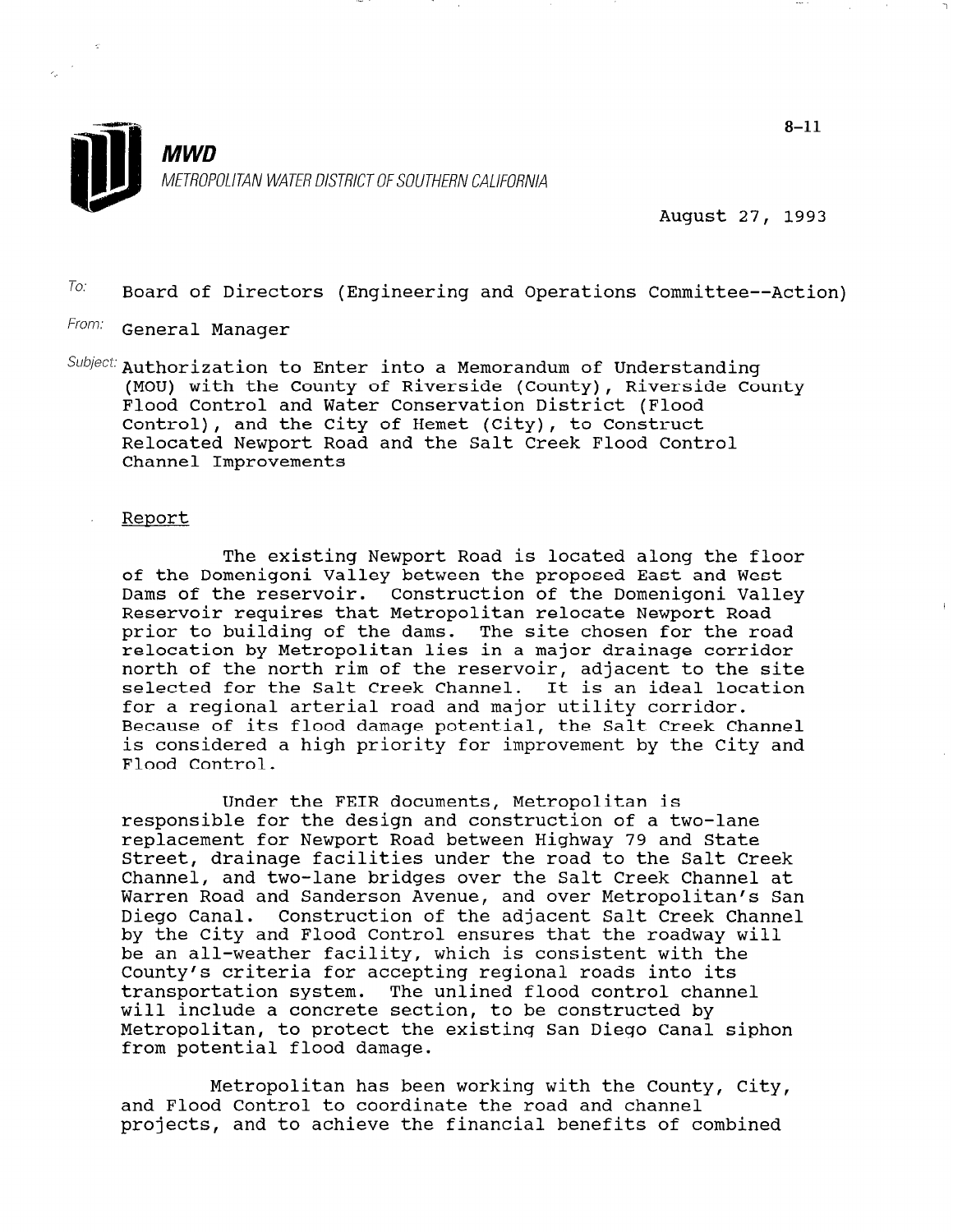Board of Directors -2- August 27, 1993

land acquisition and the use of excavated channel material for roadway fill construction. Coordinating these projects will help in minimizing costs to both projects. Combining the projects continues an effective working partnership with the County, City, and Flood Control.

The County Transportation Department has indicated its desire to construct the new roadway with additional lanes to handle anticipated future traffic. Accordingly, the County has taken steps to obtain State funding for constructing two additional lanes, concurrent with construction of the relocated two-lane road. The County has agreed, in the MOU, to form a Road and Bridge Benefit District (RBBD) to accumulate funds to construct the additional lanes, should State funding be unavailable. Should sufficient funds not be available in the RBBD by the year 2000, the MOU provides that Metropolitan will make additional funding available to complete the additional two lanes. The RBBD will reimburse Metropolitan for all costs advanced for construction of the additional two lanes within an approximate ten-year time frame following construction.

The MOU will provide for a single party (Metropolitan) to purchase lands for the roadway and channel projects. Title to lands would be held by Metropolitan for the roadway, and by the City and Flood Control District for the channel. The City and Flood Control District are providing funding for land acquisition and construction of the Salt Creek Channel portion of the project, while Metropolitan will fund land acquisition and construction of the roadway. Metropolitan will also advance funds for the che roadway. Hecroportican with also advance funds for the in land acquisition funding for the channel. The cost for in land acquisition funding for the channel. The cost for<br>the siphon protective structure, and any balance in land acquisition costs for the channel advanced by Metropolitan, would be reimbursed within an approximate ten-year time frame through a Drainage Benefit Assessment District to be formed by Flood Control, and from City Development Impact Fees. (Estimated cost and funding arrangements are summarized in Attachment 1).

The MOU also provides for a future agreement between The MOO also provides for a future agreemer Metropolitan and the State for extending the proposed widening of Highway 79 between the existing and new intersections of Newport Road and Highway 79. Any funding balance for this improvement, not available through the State, would be provided by and be reimbursed to Metropolitan. Such an agreement would be the subject of separate Board action.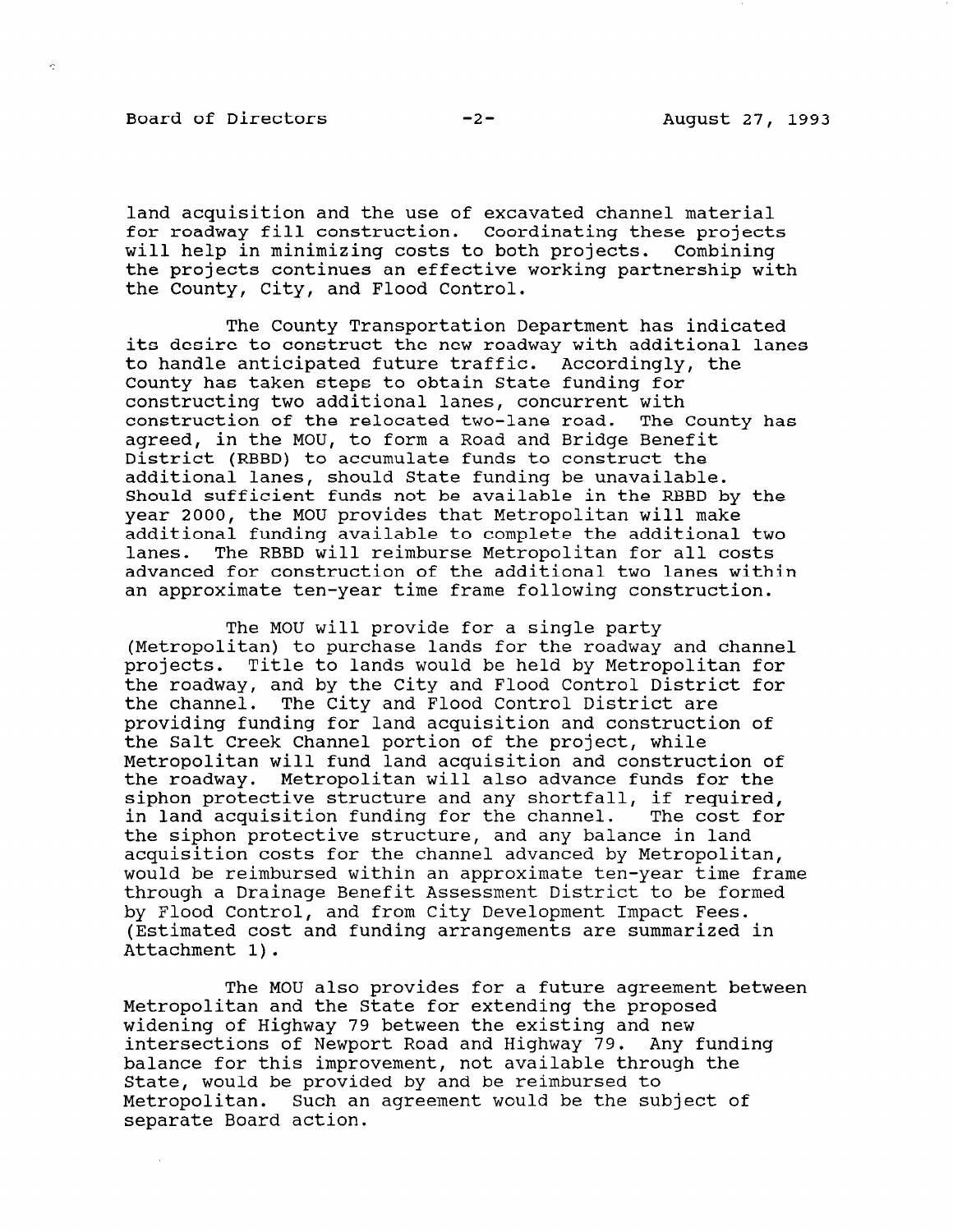Board of Directors -3- -3- August 27, 1993

The MOU provides that the Road and Bridge Benefit District and the Drainage Benefit Assessment District will be in place and operational by July 1994. Because of the integral nature of the two projects, Metropolitan will perform construction services for the combined projects through funds provided, in part, by the County, City, and Flood Control.

CEQA documentation for the two-lane Newport Road was satisfied by the Final EIR certified by your Board on October 8, 1991, and by Addendum No. 1 to the Final EIR approved by your Board on April 13, 1993. All CEQA documentation for the channel and for the additional two-lane roadway expansion is scheduled to be completed by February 1, 1994.

## Board Committee Assiqnment

This letter is referred for action to the Engineering and Operations Committee because of its interest in the initiation, scheduling and contracting of construction programs, pursuant to Administrative Code Section 2431(b).

Recommendation

## ENGINEERING AND OPERATIONS COMMITTEE FOR ACTION.

It is recommended that the General Manager be authorized to execute the MOU with Riverside County, the City of Hemet, and Riverside County Flood Control and Water Conservation District substantially in accordance with the terms described in this letter, in the form approved by the General Counsel for the joint construction of relocated Newport Road and the Salt Creek Channel; and that he also be authorized to approve any amendments to said MOU provided he determine such amendments to be justified.

n R. Wodraska

DGM/WAP/dh

Attachment